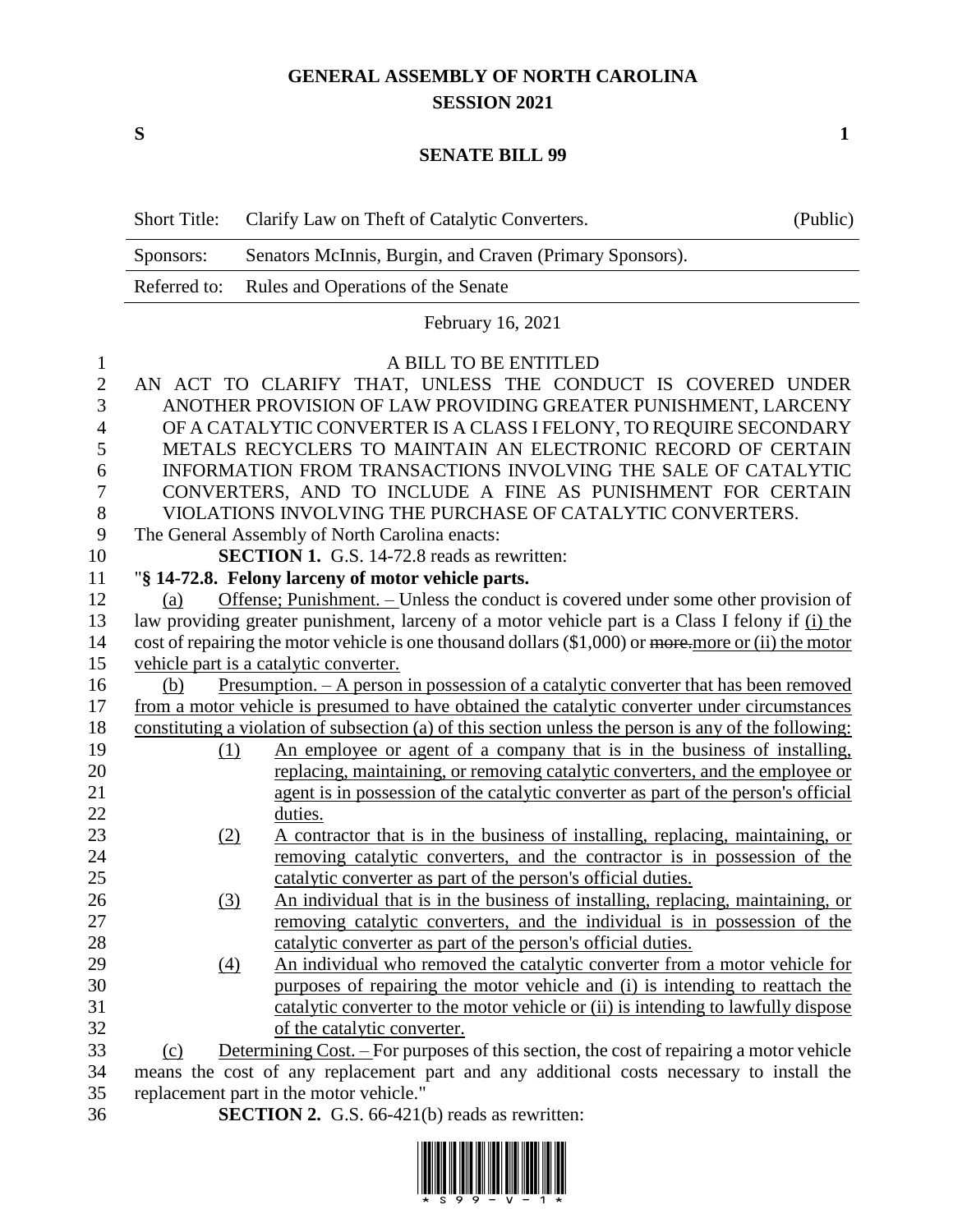|                |         | <b>General Assembly Of North Carolina</b>                                                      | <b>Session 2021</b> |
|----------------|---------|------------------------------------------------------------------------------------------------|---------------------|
| 1              | " $(b)$ | Records Required. $\overline{A}$ secondary metals recycler shall maintain $a$ -an electronic   |                     |
| $\mathbf{2}$   |         | record of all purchase transactions in which the secondary metals recycler purchases regulated |                     |
| 3              |         | metals property. The record of each transaction shall contain the following information:       |                     |
| $\overline{4}$ | (1)     | The name and address of the secondary metals recycler.                                         |                     |
| 5              | (2)     | The name, initials, or other identification of the individual entering the                     |                     |
| $\epsilon$     |         | information.                                                                                   |                     |
| $\overline{7}$ | (3)     | The date of the transaction.                                                                   |                     |
| 8              | (4)     | The weight of the regulated metals property purchased.                                         |                     |
| 9              | (5)     | The description made in accordance with the custom of the trade of the type                    |                     |
| 10             |         | of regulated metals property purchased and the physical address where the                      |                     |
| 11             |         | regulated metals were obtained by the seller and the date when purchased, and                  |                     |
| 12             |         | a statement signed by the seller or the seller's agent certifying that the seller              |                     |
| 13             |         | or the seller's agent has the lawful right to sell and dispose of the property.                |                     |
| 14             | (6)     | The amount of consideration given for the regulated metals property.                           |                     |
| 15             | (7)     | The name and address of the vendor of the regulated metals property and the                    |                     |
| 16             |         | license plate number, make, model, and color of the vehicle used to deliver                    |                     |
| 17             |         | the regulated metals.                                                                          |                     |
| 18             | (8)     | A photocopy or electronic scan of the unexpired drivers license or state or                    |                     |
| 19             |         | federally issued photo identification card of the person delivering the                        |                     |
| 20             |         | regulated metals property to the secondary metals recycler. If the secondary                   |                     |
| 21             |         | metals recycler has a copy of the valid photo identification of the person                     |                     |
| 22             |         | delivering the regulated metals property on file, the secondary metals recycler                |                     |
| 23             |         | must examine the photo identification and verify that it has not expired, but                  |                     |
| 24             |         | may reference the photo identification that is on file without making a separate               |                     |
| 25             |         | photocopy or electronic scan for each subsequent transaction. If the person                    |                     |
| 26             |         | delivering the regulated metals property does not have an unexpired drivers                    |                     |
| 27             |         | license or an unexpired state or federally issued photo identification card, the               |                     |
| 28             |         | secondary metals recycler shall not complete the transaction.                                  |                     |
| 29             | (9)     | A copy of the receipt required under subsection (a) of this section when all the               |                     |
| 30             |         | information required under subsection (a) of this section is clear and legible                 |                     |
| 31             |         | or, in the event the copy of the receipt is not clear or not legible, the original             |                     |
| 32             |         | receipt.                                                                                       |                     |
| 33             | (10)    | A video or digital photograph of the seller together with the regulated metals                 |                     |
| 34             |         | property being delivered by the seller. The video or photograph required by                    |                     |
| 35             |         | this section shall be of a quality that is sufficient to allow a person of ordinary            |                     |
| 36             |         | faculties to identify the person recorded or photographed.                                     |                     |
| 37             | (11)    | In transactions involving catalytic converters that are not attached to a vehicle,             |                     |
| 38             |         | converters, and central air conditioner evaporator coils or condensers, the                    |                     |
| 39             |         | person delivering the materials shall place next to that person's signature on                 |                     |
| 40             |         | the receipt required under subsection (a) of this section, a clear impression of               |                     |
| 41             |         | that person's index finger that is in ink and free of any smearing. A secondary                |                     |
| 42             |         | metals recycler may elect to obtain the fingerprint electronically. If the                     |                     |
| 43             |         | secondary metals recycler has a copy of the fingerprint of the person                          |                     |
| 44             |         | delivering the nonferrous metal on file, the secondary metals recycler must                    |                     |
| 45             |         | examine the photo identification, but may reference the fingerprint that is on                 |                     |
| 46             |         | file without making a separate fingerprint for each subsequent transaction.                    |                     |
| 47             | (12)    | In transactions involving catalytic converters that are attached to a vehicle, a               |                     |
| 48             |         | copy of the title of the vehicle or other proof of ownership. In transactions                  |                     |
| 49             |         | involving catalytic converters that are not attached to a vehicle, a description               |                     |
| 50             |         | as to how the company, contractor, or metals recycler obtained the catalytic                   |                     |
| 51             |         | converter, including any model, serial, or other identification numbers for the                |                     |